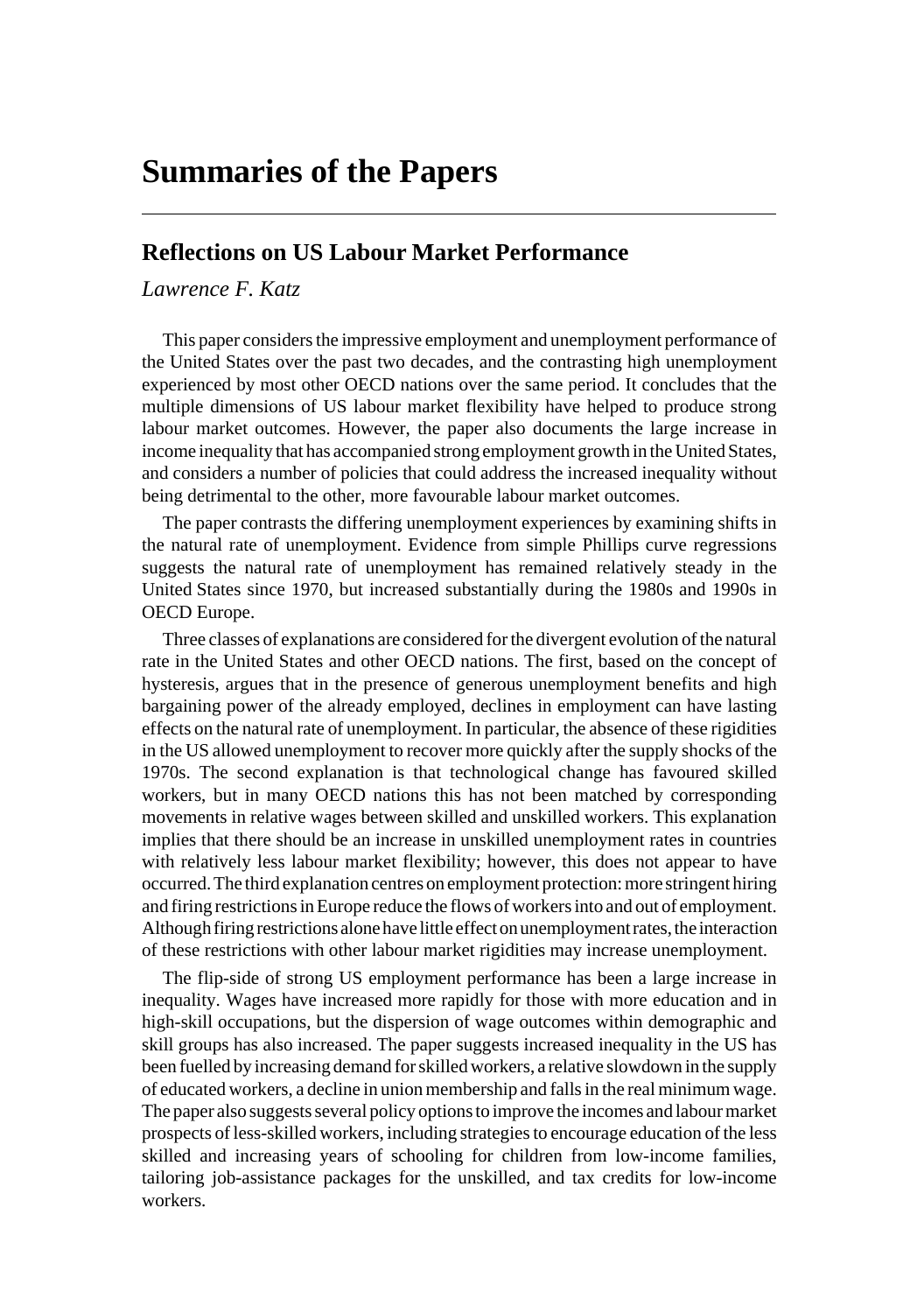## **European Unemployment: Why is it So High and What Should be Done About it?**

### *Richard Jackman*

This paper reviews evidence on the comparative labour market performance of European economies, and evaluates possible reasons for the high rate of unemployment in Europe in recent years. Based on simple comparisons, the paper finds no conclusive evidence that more heavily regulated labour markets such as those in continental Europe have produced inferior employment and unemployment outcomes. A reason for this may be that labour market interventions reduce unemployment initially, but may result in higher unemployment in the long run. This will not be reflected in static comparisons of unemployment rates across countries.

High European unemployment is often explained as the outcome of a range of institutional labour market factors which act to increase aggregate wage pressure. Cross-country studies generally find that factors like union coverage and the duration of unemployment benefits are associated with higher unemployment, although some other features, such as co-ordinated wage bargaining, actually result in lower unemployment.

The paper notes, however, that arguments that interventionist labour market institutions have caused high European unemployment must address the fact that in the 1960s, apparently similar policies and institutions produced very low unemployment, both in an absolute sense and relative to the United States.

The paper offers several competing explanations for this fact. The first is that changes in European labour market institutions since the 1960s have been sufficient to account for the increases in unemployment. A complementary argument is that past unemployment rates in Europe were unsustainably low, reflecting overly expansionary macroeconomic policy.

An alternative explanation, based on hysteresis, is that European labour market institutions do not cause unemployment *per se*, but act to lock in increases in unemployment rates resulting from macroeconomic shocks such as the oil price shocks of the 1970s.

A third explanation stems from the idea that technological change has increased the relative demand for skilled labour. In the United States this has increased the relative wages of skilled workers, while in Europe relative wages have not changed but rather the unemployment rate of unskilled workers has increased.

The paper also notes that differences in unemployment between European countries are large and it is therefore inaccurate to consider Europe as an homogenous region – some of the most regulated European economies have produced the lowest unemployment rates. A popular explanation for this fact is that there is a 'decentralisation externality', where individual wage bargainers do not take into account the adverse effect of their actions on third parties. This leads to the idea of a hump-shaped relationship between the degree of centralisation and unemployment, where both highly centralised and largely decentralised systems produce lower unemployment than intermediate systems.

To explain why policy-makers might seek to undertake policy interventions that increase unemployment in the long run, the paper presents a simple model of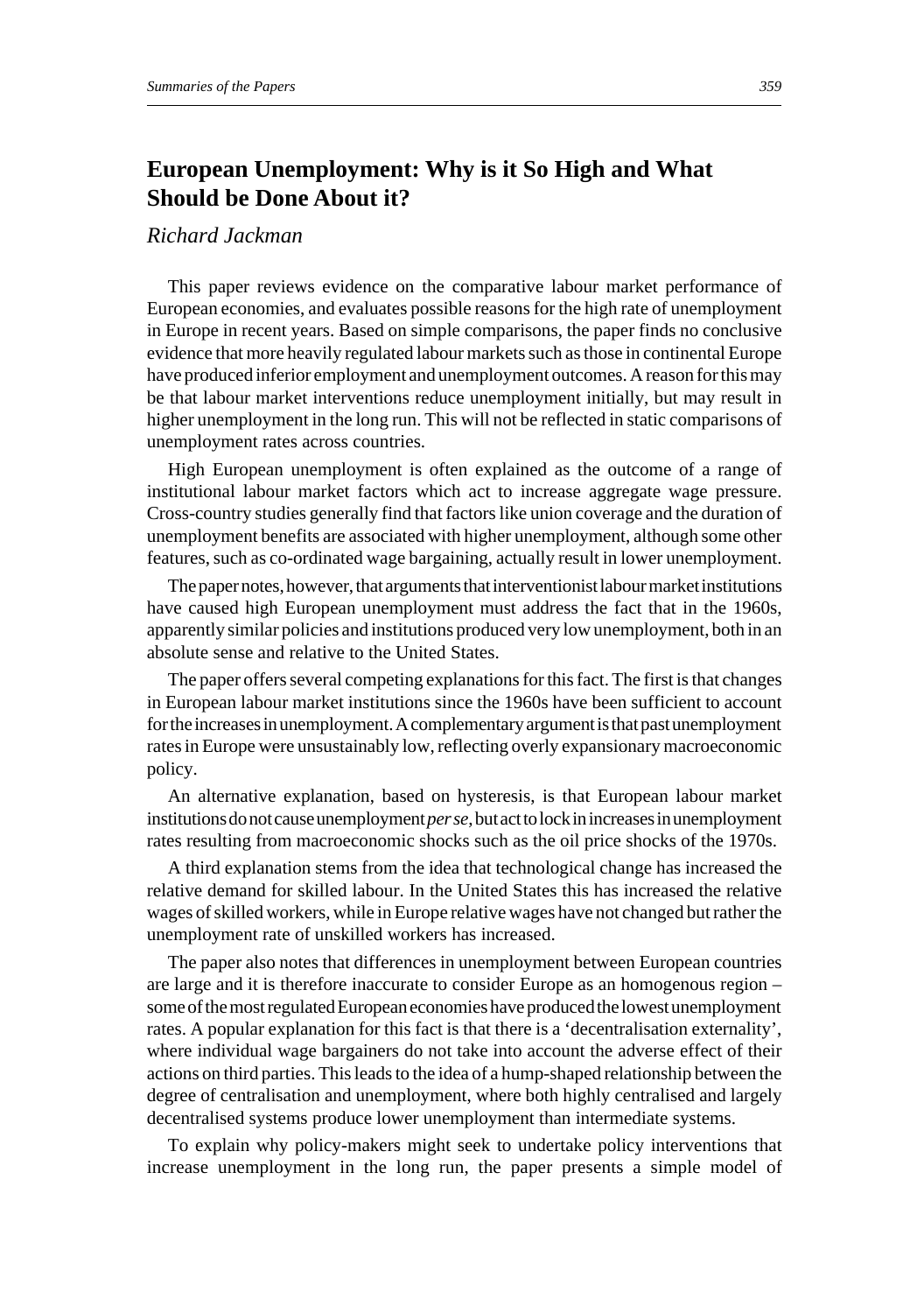unemployment sclerosis. In the model, the government is assumed to intervene in labour markets whenever the unemployment rate is above a target rate. In the short run, the intervention reduces unemployment towards the target, but in the long run it increases unemployment even further, which only leads to further policy interventions. The model implies that dismantling interventionist policies will have adverse effects in the short run, but will result in lower unemployment in the long run. These opposing short- and long-run effects mean that static comparisons of labour market outcomes at a point in time may miss key elements of the impact of labour market policies.

Finally, the paper notes the stark contrast between traditional 'continental European' approaches to unemployment, based on principles of social equity, and those of other nations such as the UK which seek to reduce unemployment by making the labour market more responsive to market signals. The paper concludes that these fundamental differences in approach make a co-ordinated European approach to solving unemployment unlikely.

## **Dimensions, Structure and History of Australian Unemployment**

### *Jeff Borland and Steven Kennedy*

This paper provides an overview of the main features of unemployment in Australia. It describes the evolution of unemployment, and shows that the incidence of unemployment varies greatly by skill and demographic groups, and across different phases of the business cycle. The paper also presents evidence on the social consequences of unemployment, showing that life satisfaction and other measures of well-being are significantly lower for the unemployed than for the employed.

The paper begins by summarising aspects of the increase in Australian unemployment since the 1970s. Unemployment rates for teenagers, the less educated, and some groups of immigrants lie well above the national average. Those whose last job was as a labourer or tradesperson, or in the manufacturing, construction or accommodation/restaurants/ cafes industries also have an above-average incidence of unemployment, although unemployment rates have increased across most industry groups. Unemployment rates in each state generally do not differ greatly from the national rate, but a greater degree of variation exists between the unemployment rates of different regions within a state. The paper also summarises estimates of the natural rate of unemployment which suggest that it has risen from 2 per cent to 7 per cent since the early 1970s.

The paper further breaks down developments in aggregate unemployment by examining trends in male and female participation rates and employment to population ratios. Cyclical phases where aggregate unemployment has increased have been associated with falls in the male full-time employment to population ratio, resulting mainly from lower employment in manufacturing, construction and agriculture. Growth in female employment has occurred mainly in trade, finance, community services and personal services. Analysis of flows into and out of unemployment show that rates of inflow and outflow are larger for women than for men, but that flow rates exhibit a stronger cyclical pattern for men than for women. There is also some evidence that both inflow and outflow rates for males have increased in the 1990s compared with the 1980s.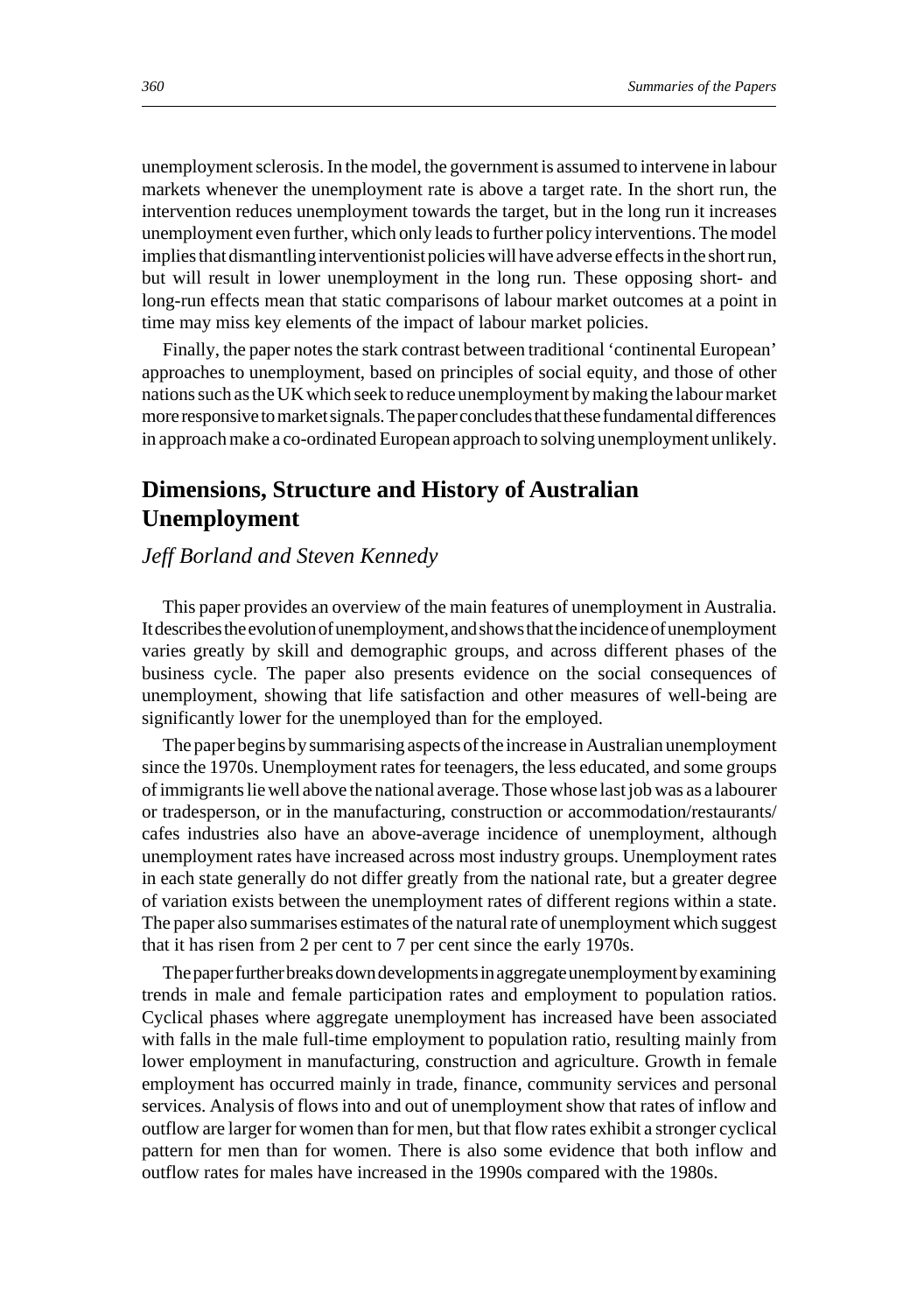The paper concludes with a discussion of the social consequences of unemployment. Unemployed persons are disproportionately concentrated in the bottom two deciles of the income distribution. Some evidence exists that crime rates by region are positively related to regional unemployment rates, and unemployment also has an adverse effect on health levels, partially as a result of lower incomes. Survey evidence suggests that unemployed persons report significantly lower levels of life satisfaction than employed persons, although it is difficult to establish the direction of causation.

## **Microeconomics of the Australian Labour Market**

### *John Freebairn*

This paper discusses the microeconomic foundations of the Australian labour market. The starting point of the paper is a 'sticky wage' model of the labour market comprised of a labour demand, labour supply and wage-offer curve. Relatively sticky wages mean that quantity (and quality) adjustments are an important part of labour market adjustment. The paper considers the microeconomic features of each of the components of the model in turn, and discusses empirical estimates of their key parameters. In general, the paper highlights that much empirical work remains to be done to improve understanding of the workings of the labour market.

The wage-offer curve describes the behaviour of wages at each level of employment. The existence of this curve reflects non-market-clearing aspects of the labour market, such as inflexible institutional arrangements, nominal rigidities or efficiency wage effects. The paper discusses three alternative models of aggregate wage-setting: a disequilibrium labour market model, an expectations-augmented wage Phillips curve, and a bargaining model. At an individual level, wages vary according to factors which determine the level of human capital, such as education, and years of workforce experience. While there is some evidence that wage relativities partially adjust to changes in labour demand across industries, there is still considerable stickiness in these relativities perhaps reflecting social and political notions of equity and fairness, the existence of implicit contracts between workers and firms, and the existence of centralised wage-bargaining arrangements.

The body of Australian empirical research on labour demand generally finds an output elasticity of labour demand close to unity, a negative wage elasticity, and a negative effect of productivity on labour demand. The paper speculates that substitutability between labour and other factors of production varies significantly across skill, gender, age and occupation, although there is a dearth of convincing empirical evidence on the magnitude of these differences.

There is considerable time-series evidence that the supply of labour responds to the state of the economic cycle – the encouraged/discouraged worker effect. The evidence suggests that labour supply does not respond greatly to changes in wages. The paper also reviews the literature which examines the quality of labour supply in terms of education levels and skills development.

Finally, the paper also notes that the Australian economy is characterised by substantial reallocations of labour across industries, occupations, regions and skill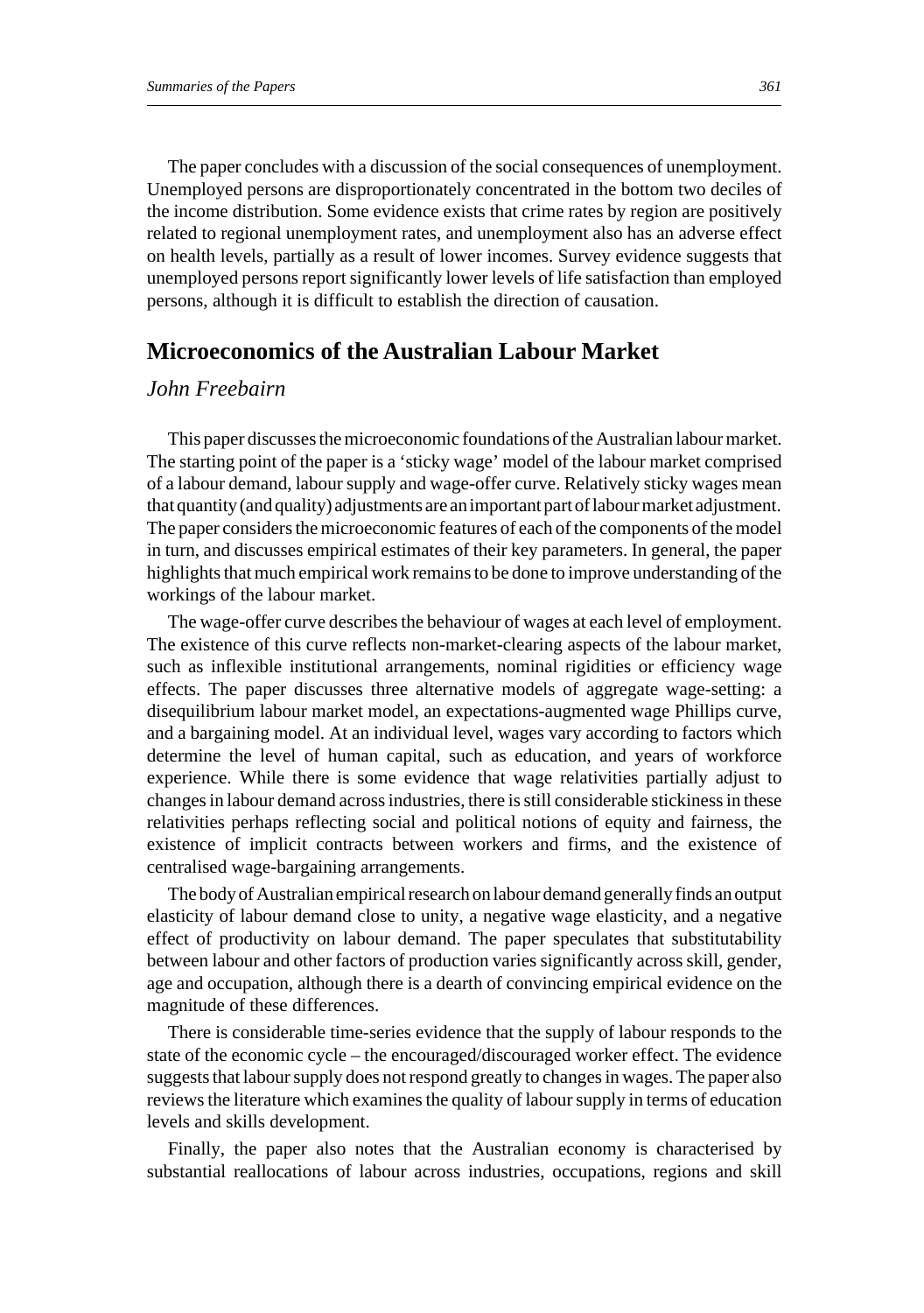groupings. Quantitative signals, such as differentials in employment growth or vacancy rates across sectors, play a key part in these reallocations.

## **Unemployment and Income Distribution**

#### *Ann Harding and Sue Richardson*

This paper examines the link between unemployment, income distribution and poverty. The incomes and demographic characteristics of unemployed individuals and families are compared with those in the labour force, with low-paid workers, and with the population at large. The paper also speculates about the effects on income inequality of a wage cut for low-wage workers.

The paper summarises recent trends in inequality in the distribution of earnings in Australia. It finds that the distributions of both individual and family disposable incomes have become more unequal over the past two decades or so. The growth in earnings inequality is not explained by increasing differentials in education; indeed, the returns to education appear to have fallen. Instead, there has been an increase in 'within group' inequality – inequality has increased between individuals with similar measured educational and skill characteristics. The increase in income inequality in Australia is greater than in continental Europe, but less than in the United States or the United Kingdom.

The paper examines the income positions of the unemployed, using data from the 1994–95 ABS *Survey of Income and Housing Costs*. The average gross income of unemployed individuals is only one-fifth of average wage and salary earners' income, while families including a wage or salary earner enjoy gross incomes about  $2^{1/2}$  times greater than families with an unemployed member.

Government benefits are the main source of income for families with an unemployed member, rather than the wage and salary income of other family members. However, unemployed women are more likely to have a family member earning a wage income than unemployed men. Government cash benefits provide nearly all the personal income of unemployed people and only a small proportion of the incomes of employed people, reflecting a tightly targeted welfare system. The unemployed are heavily concentrated in geographic areas with low socioeconomic status, and this is especially true of the long-term unemployed.

The unemployed are also overly represented in the lowest three deciles of the income distribution. They are significantly more concentrated at the bottom of the earnings distribution than employed workers on minimum wages. Using a poverty line arbitrarily defined as half the median family disposable income, the paper then examines the relationship between unemployment and poverty. Only 8 per cent of families, but 28 per cent of families with at least one unemployed member, are in poverty by this measure.

The paper concludes by presenting some caveats to the argument that a cut in minimum wages would stimulate employment and provide an equitable way of reducing income inequality. Firstly, the paper argues that the cost of a mechanism to increase the incomes of the unemployed should be borne by all wage and salary earners, not just low-paid workers. Second, available evidence suggests the employment effects of a cut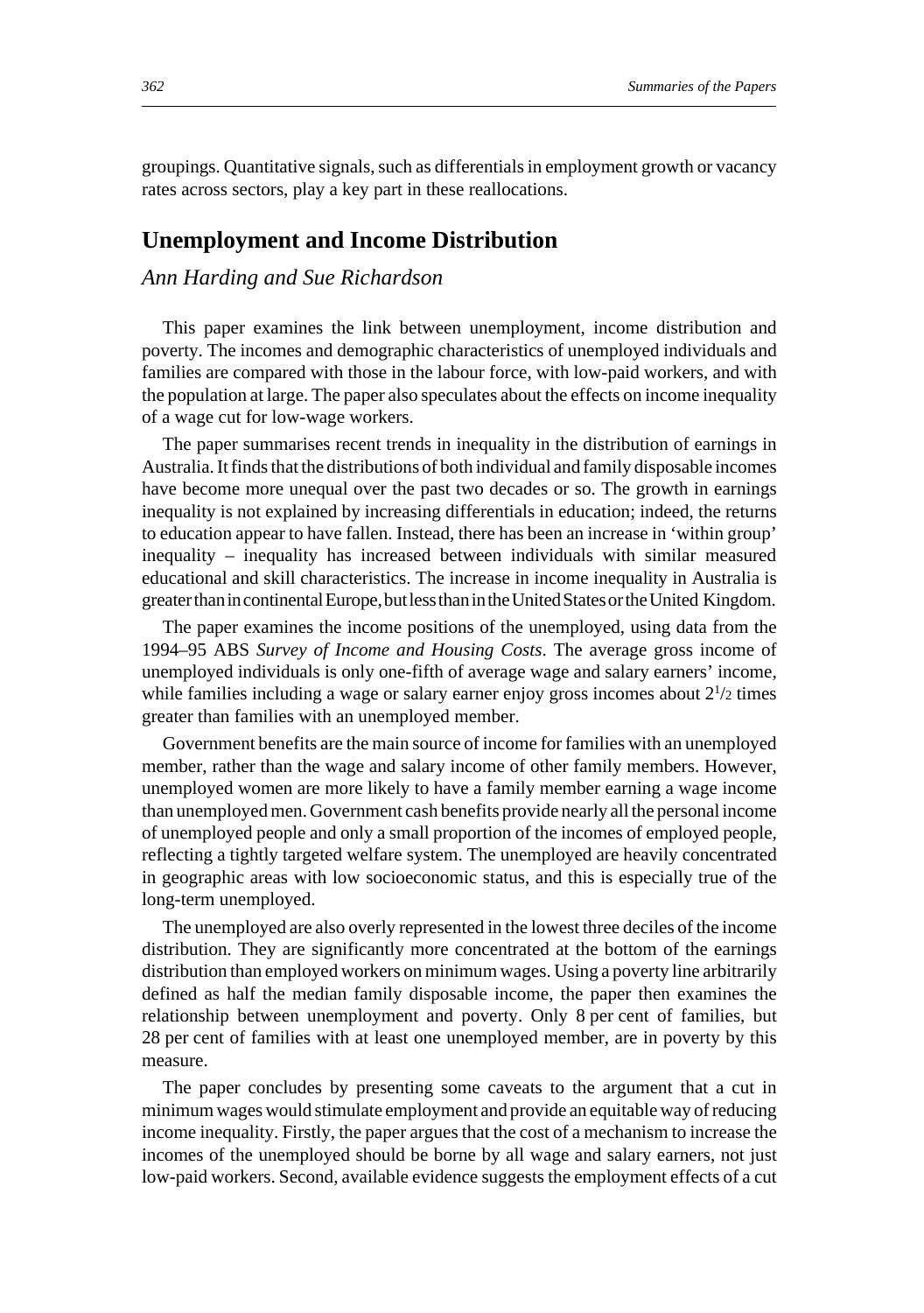in minimum wages would be modest. Third, a fall in the salaries of the low paid would exacerbate the high effective tax rates faced by individuals moving from unemployment benefits to low-paid employment. Finally, many of the jobs created could go to people outside the labour force, dampening the effect of higher employment on the measured unemployment rate.

## **Industrial Relations Reform and Labour Market Outcomes: A Comparison of Australia, New Zealand and the United Kingdom**

### *Mark Wooden and Judith Sloan*

This paper compares and contrasts the evolution of industrial relations regimes in Australia, New Zealand and the United Kingdom, drawing out conclusions about the effect of these changes on labour market outcomes. The paper also conducts a cross-country comparison of OECD nations which finds some evidence for a 'hump shaped' relationship between the degree of labour market centralisation and labour market performance.

Around 25 years ago, labour market institutions in Australia, New Zealand and the United Kingdom were quite similar. The paper reviews and contrasts the reforms that have been undertaken in the three countries, each of which has moved towards a more deregulated labour market in recent years. In the United Kingdom, the process of deregulation began in the early 1980s, and has continued at a consistent pace since that time. Reform in New Zealand occurred quite rapidly during the period between the mid 1980s and early 1990s, when there was a movement towards individual employment contracts and the award system was dismantled. In Australia, there was an initial move towards a centralised wage-fixing system under the Accord, followed by a gradual move towards enterprise bargaining and decentralisation. Despite differences in the pace and timing of industrial relations reform, labour market outcomes such as trends in unemployment rates and employment to population ratios, declining union membership and falling levels of industrial disputes have been remarkably similar in each of the three countries.

The paper reports further evidence on the validity of the Calmfors and Driffill 'hump' hypothesis that either a highly centralised or highly decentralised system produces superior labour market outcomes to a partially centralised system. The paper argues that all three countries were close to the top of the hump at the beginning of the 1980s, sharing features of both centralised and enterprise-based bargaining systems. Subsequently, both the United Kingdom and New Zealand have moved down the left (decentralised) side of the hump. The Accord can be viewed as an attempt to move Australia down the hump to the right (increased centralisation). Since that time, however, Australia has shifted towards more decentralised bargaining.

The paper does not find strong evidence that these regime shifts resulted in much difference in employment and unemployment outcomes. This may reflect the difficulty of isolating changes in industrial relations regimes from other factors, the complexity of the response of the economy to institutional change, or the unknown length of lags between institutional changes and observed outcomes.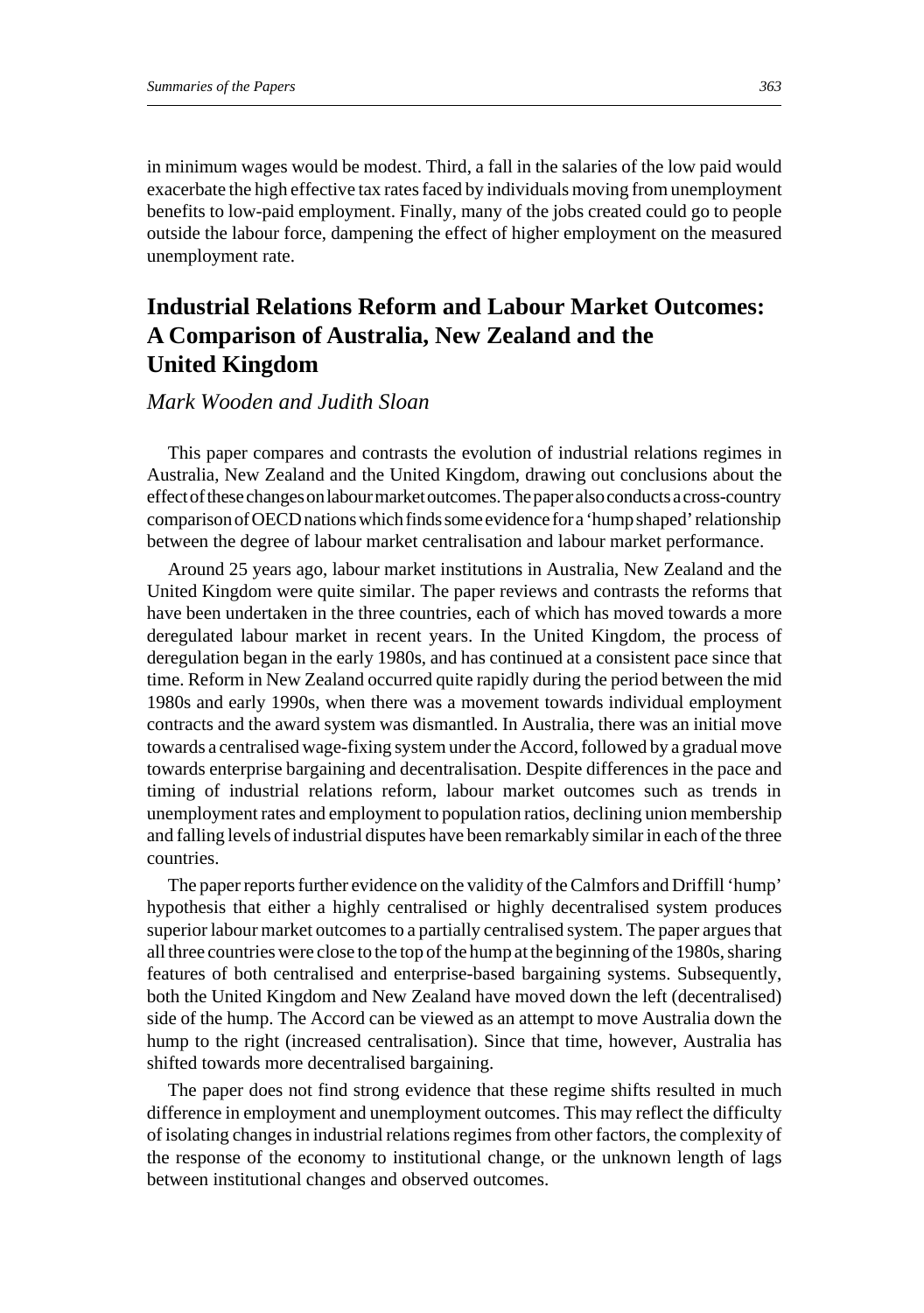Finally, the paper conducts a wider international comparison to test the Calmfors-Driffill hypothesis, dividing OECD countries into centralised, decentralised and intermediate groups. By this comparison, economies moving away from the intermediate position (at the top of the hump) performed better on all indicators than economies moving towards the intermediate position, providing some support for the hump-shaped relationship between the degree of centralisation and labour market outcomes.

## **Prospects for Output and Employment Growth with Steady Inflation**

#### *Mardi Dungey and John Pitchford*

This paper argues that macroeconomic policy can reduce unemployment both by ameliorating recessions, and by achieving the highest possible growth rate consistent with steady inflation. The paper estimates this steady inflation rate of growth, or SIRG, to be 4.37 per cent for Australia over the post-float period. The paper suggests that growth at the SIRG for four to five years could bring unemployment down to a rate near that experienced in the late 1980s, although this is subject to some uncertainty.

Firstly, the paper develops and estimates an equation for consumer goods inflation. The price of domestic consumption goods is modelled as a weighted average of the prices of domestic goods and imports. Domestic goods prices respond to excess demand pressures, for which the rate of economic growth is used as a proxy. An empirical inflation equation is estimated which is then used to derive the steady inflation rate of growth. When the inflation equation is estimated over the period since 1983, this growth rate is 4.37 per cent. Using the estimated equation, it is shown that deviations in import prices have affected the actual inflation rate by up to two percentage points at various times during the sample period.

The paper then presents estimates of an aggregate labour demand equation, which is used to estimate the effect of a change in output growth on employment. From these estimated results, bands of wage growth consistent with particular rates of output and employment growth are calculated.

The paper argues that policy should act to counter domestic goods price inflation caused by excess demand pressures. However, policy should not respond to inflationary pressures resulting from a depreciation in the real exchange rate. Rather, policy-makers should aim to maintain growth at the SIRG, tolerate the movement in the inflation rate, and wait for a subsequent appreciation in the real exchange rate to reverse the upward pressure of traded goods prices on aggregate inflation.

Finally, the paper estimates the effect of a sustained period of growth at the SIRG on the unemployment rate using various assumptions for the growth in real wages. The fall in unemployment is sensitive to the assumptions used, although in most cases, growth at the SIRG allows unemployment to fall to around 5 per cent after four years.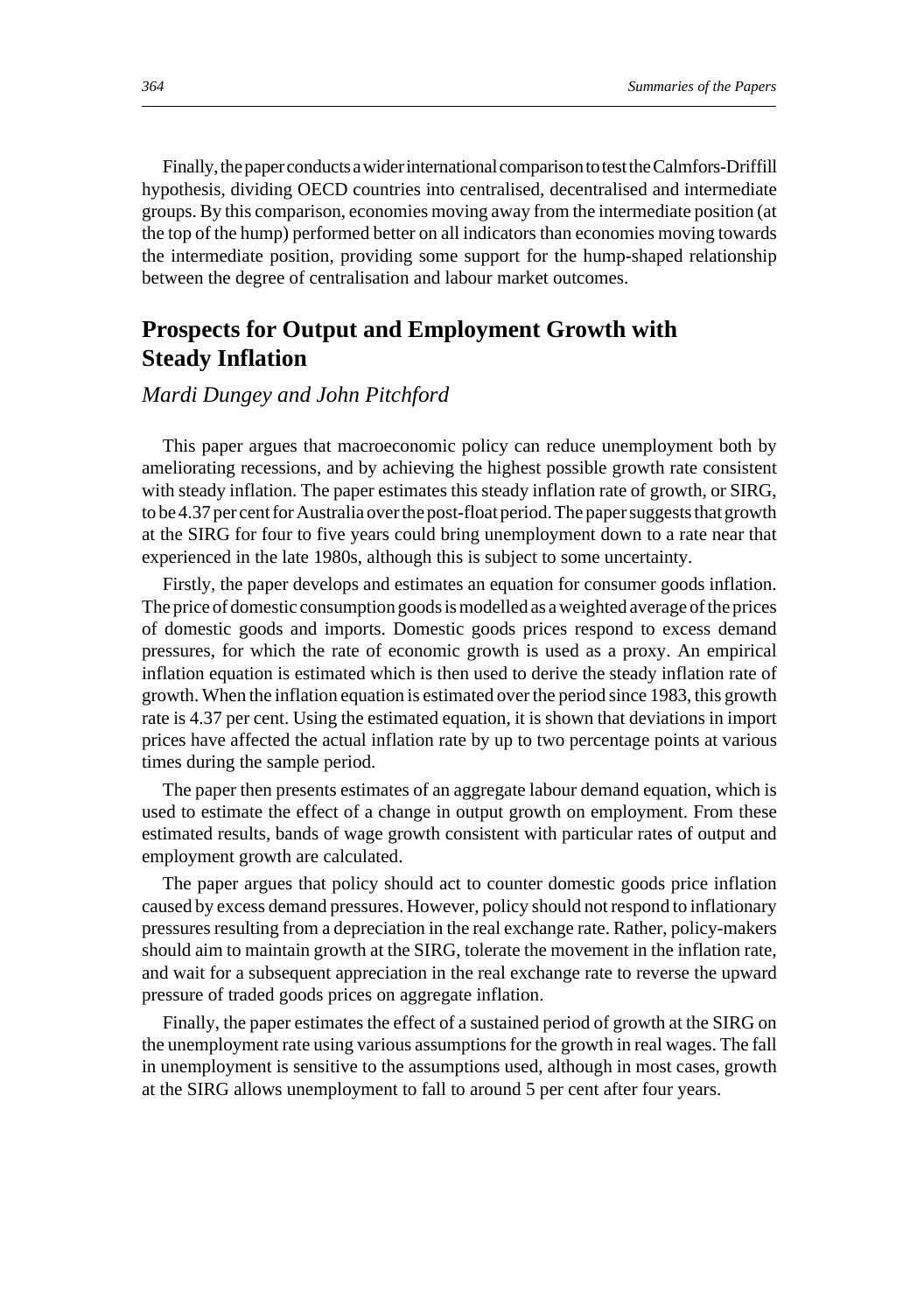## **The Macroeconomics of Australian Unemployment**

*Guy Debelle and James Vickery*

This paper analyses the Australian labour market from an aggregate perspective, and develops a framework to analyse how unemployment could be permanently lowered from its current level. In particular, it estimates that a fall in real wage growth below trend of 2 per cent for one year could lead to a permanent reduction in the unemployment rate of about 1 percentage point. Although monetary policy cannot influence the equilibrium or 'natural' rate of unemployment, it can significantly affect the speed of adjustment of unemployment towards the new equilibrium rate.

Firstly, the paper discusses broad trends in the Australian labour market. Increases in the unemployment rate since 1960 have been concentrated in three relatively short episodes. The first of these was associated with a sharp increase in labour costs during the mid 1970s; the second was coincident with both a wages push and the 1982−83 recession; and the third occurred during the recession of the early 1990s. These episodes demonstrate the important impact of aggregate demand and real wages on employment and unemployment. The large increases in unemployment during recessions also highlight the benefits of maintaining a steady rate of growth.

Estimates of the natural rate of unemployment suggest that the natural rate rose substantially during the 1970s, but since that time has been relatively constant. Current estimates place the natural rate at between 7 and  $7^{1/2}$  per cent. The actual unemployment rate has remained above the natural rate for most of the 1990s, reflecting disinflation during the early part of the decade and the slow adjustment of inflation expectations to the new lower rate of inflation.

The paper estimates an imperfect-competition model of the labour market. It then uses empirical estimates of labour demand and supply elasticities to simulate the effects of a fall in the aggregate real wage on employment and unemployment. If it is assumed that a fall in the real wage has no effect on the level of output, a 2 per cent fall in the real wage causes employment to increase by 0.8 per cent, and unemployment to fall by 0.4 percentage points. The increase in employment is more pronounced than the fall in unemployment, because the higher employment stimulates labour supply through the encouraged worker effect. If however, as seems more likely, output is assumed to rise as employment rises, the higher output amplifies the employment effects of the cut in wages. In this case, the 2 per cent fall in wages causes employment to rise by 2 per cent, and unemployment to fall by just over 1 per cent. The effect of higher employment on output could be even greater if the capital stock expands as a consequence of the increase in employment.

In this framework, monetary policy cannot affect the equilibrium or natural rate of unemployment. However, it can affect the speed with which the economy adjusts towards the new natural rate. The model shows that the faster the central bank 'learns' that the wage change is permanent, the less the gap between the actual rate of unemployment and the natural rate during the adjustment phase. However, in practice, it may be difficult to identify whether developments in the labour market are temporary or permanent. An inflation-targeting framework for monetary policy is beneficial in this regard to ensure that monetary policy is forward-looking and because developments in the labour market are a crucial component of the outlook for inflation.